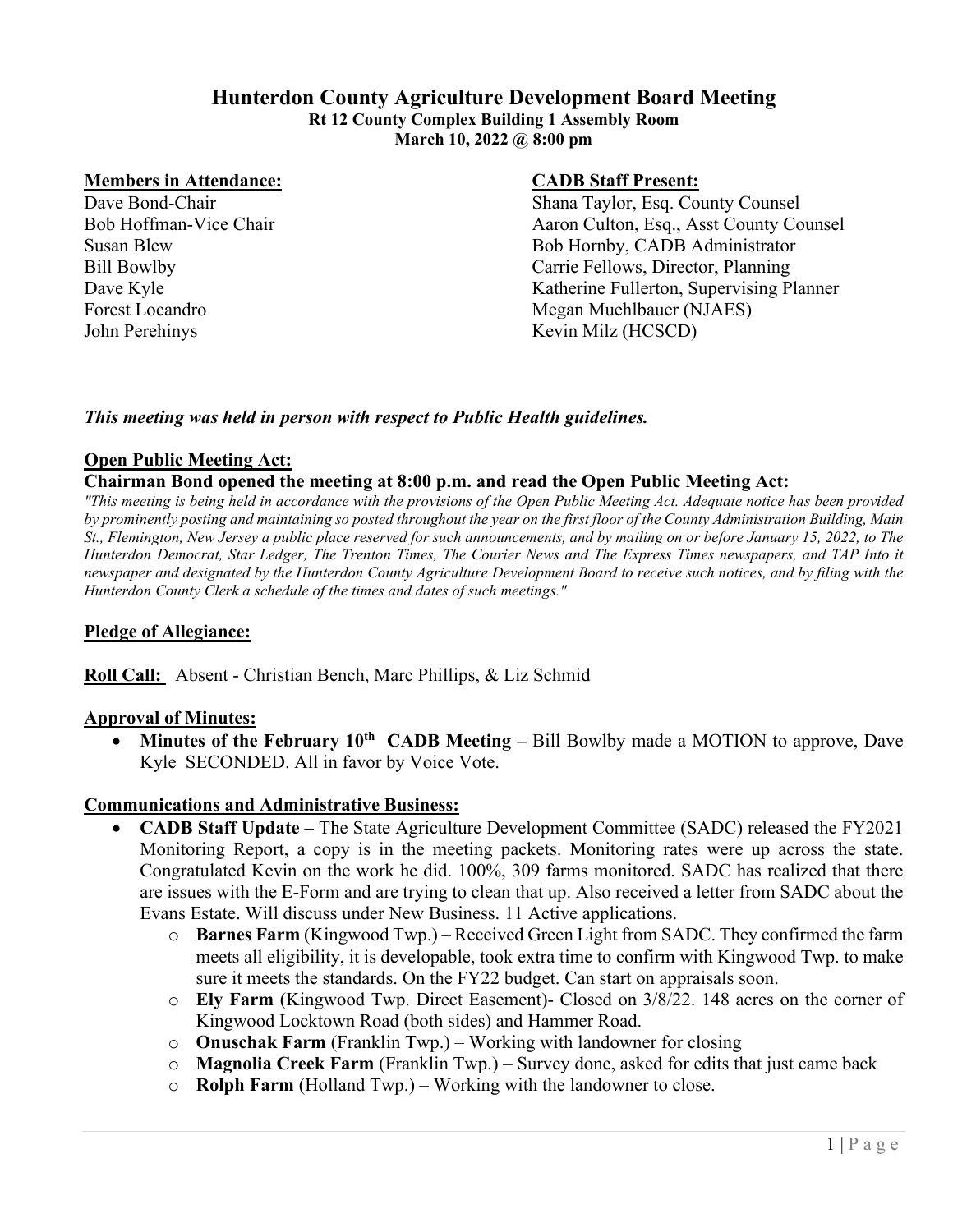o **Hoyer Farm** (East Amwell Twp.) – Owner did get back in touch with Bob, they are still interested in Preservation.

# • **Comprehensive Farmland Preservation Plan Update**

- o The Land Conservancy of NJ (TLCNJ) has been gathering data for the Plan update.
- o At the Farm Plan subcommittee meeting discussed some dates:<br>  $\circ$  April 14<sup>th</sup> CADB meeting: public open comment/inform
	- April 14<sup>th</sup> CADB meeting: public open comment/information gathering, Barbara Davis and TLCNJ are doing press. Light business agenda so there will be time for the public to comment. Press release is in the packet.
	- $\circ$  April 26<sup>th</sup>: TLCNJ asked for a farmland tour to highlight the goals of the CADB, they want to visit a couple of farms across Hunterdon that are the idea of what Hunterdon County wants to do in terms of preservation. Christian Bench suggested (previous to the meeting) the Huff/Clucas Farms in West Portal, Lyness Farm in Alexandria, and either the Fulper or Deer Run in Amwell Valley. Bob Hoffman suggested showing farms that are not preserved that they would like to have preserved in the future. Discussion ensued.
	- $\circ$  June  $8^{th}$ : Lunchtime talk via Zoom.
- **Monitoring Update** 
	- o Kevin Milz stated he has inspected 172 to date. There were no concerns or issues. There is a farm in Readington that is going to build a new building. Doesn't look like there will be any problems as far as soil disturbance.

# **State Agriculture Development Committee (SADC) Updates:**

*Stefanie Miller spoke on behalf of SADC*

- o SADC working on the Soil Protection Standards. Currently in sub-committee.
- o Sent out 77 cards to potential Direct Easement farms.
- $\circ$  Starting to prepare for SADC 40<sup>th</sup> anniversary in 2023. Initial planning for events and additional outreach.
- o Board member asked about Special Occasion Events. There is a Bill before legislature now.

# **Chair Comments:**

• **None at this time**.

# **Old Business:**

• **None at this time.** 

# **New Business:**

- **Cvetan/Collins Farm East Amwell Township Block 40.02 Lot 1 Preliminary Approval** 
	- o 77.8 acres, 74% Statewide soils, 54% Tillable, mostly in hay now, two exception areas around existing houses. One is  $\sim$ 1.25 acres the other is  $\sim$ 2.6 acres that includes the driveway out to Saddle Shop Rd. Went on a site visit 3/9/22 with Bill Bowlby. Property was clean, everything was mowed, it's a good farm and can continue to be farmed.
	- o John Perehinys made a MOTION for Preliminary Approval, Forest Locandro SECONDED. All in Favor by Voice Vote.
- **Evan Estate Franklin Township Block 42 Lot 7 Direct Easement Letter of Support** 
	- o SADC asked for a Letter of Support from the County. It is located on Croton Road, ~100 acres, wide open tillable, 32% prime and 65% statewide soils.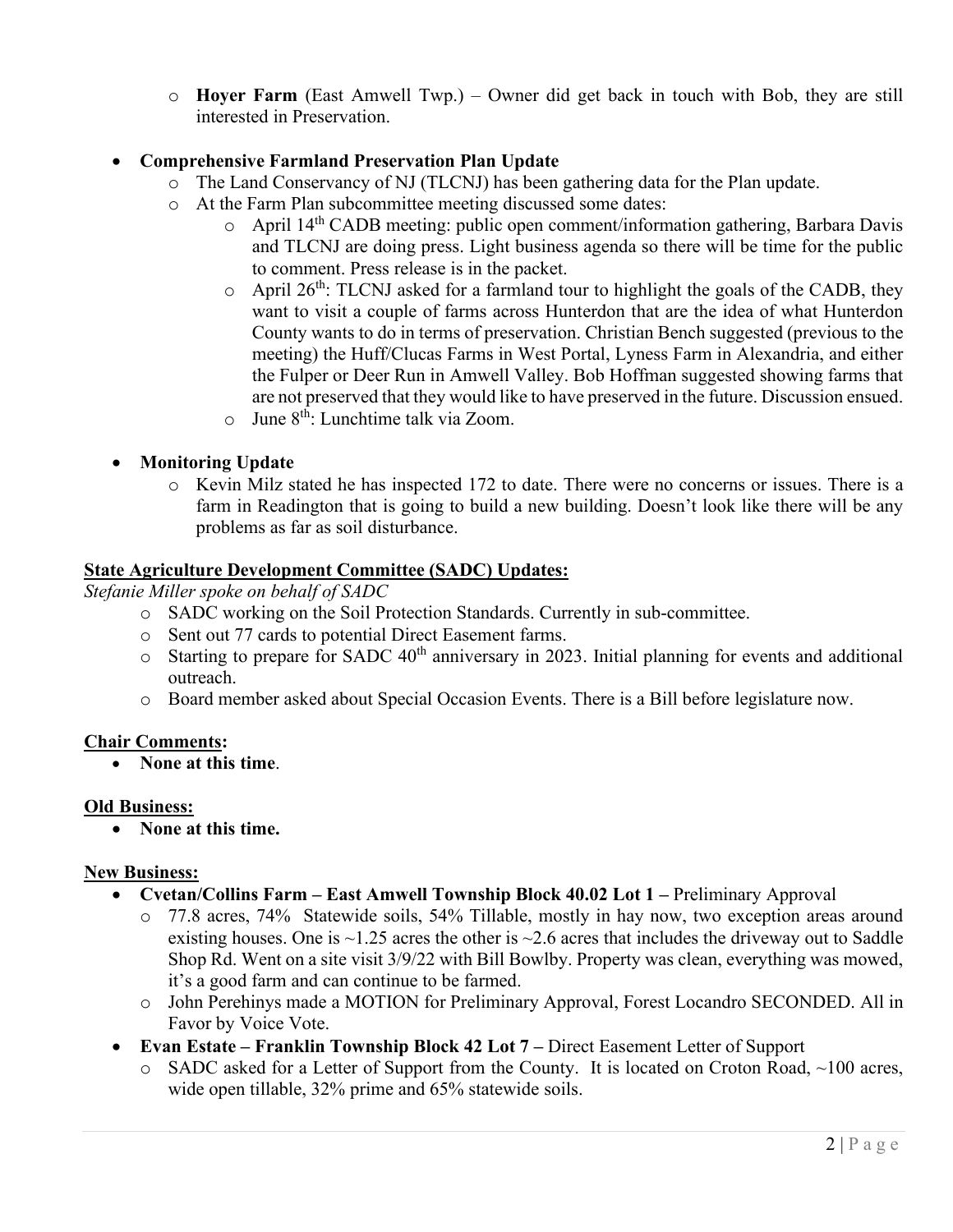o Bill Bowlby made a MOTION Supporting the Direct Easement Preservation, Bob Hoffman SECONDED. All in Favor by Voice Vote.

# **Right To Farm Matters:**

• **None at this time**

# **Public Comment:**

- No Public Comments
- Chairman Bond entertained comments/questions from the Board.
	- o Discussion about Controlled Burns, land trust ownership of preserved farmland

# **Adjournment:**

• MOTION to Adjourn made by Bob Hoffman, Dave Kyle SECONDED. All in favor, Meeting Adjourned at 8:40 PM.

Respectfully submitted,

Bob Hornby, CADB Administrator

Prepared with the assistance of Colleen Runge, Planning Department Clerk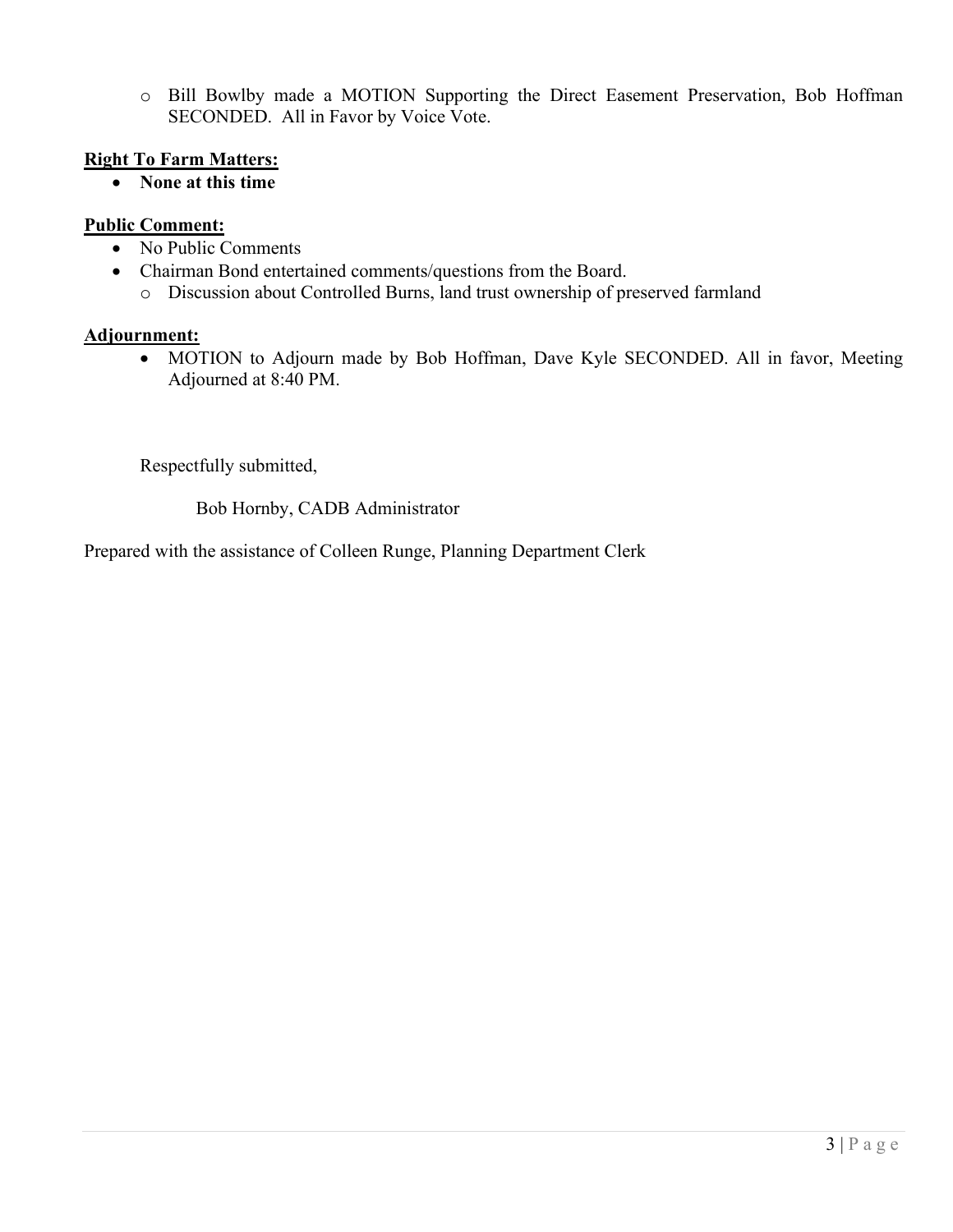

# **Affidavit of County Agriculture Development Board Or Municipal Agricultural Advisory Committee Verification**

**County of Hunterdon** State of NEW JERSEY  $\}$  SS

Dave Bond Name of Affiant

**Jane and Daniel Collins** Landowner / Applicant's name

Being duly sworn according to law, upon his/her oath, disposes and says:

 $\}$ 

- 1. I am the Chair of the Hunterdon CADB (hereinafter "Board") and am fully aware of all the actions the Board has taken.
- 2. The Board has completed, reviewed and approved the subject farm application pursuant to SADC regulations and policies including N.J.A.C.2:76-17.3 and 17A.3 "Prerequisites for grant eligibility" and N.J.A.C.2:76-17.9 and 17A.9 "Committee review of an application for the sale of a development easement from an eligible farm".
- 3. Staff of the Board has performed a site inspection of this farm on 3/9/22
- 4. A copy of the landowner's application will be provided to two SADC certified appraisers hired to evaluate the development easement on this farm.
- 5. All information contained in the attached application for an easement purchase cost share grant is

complete and accurate. nature & Title

Sworn and Subscribed before me  $, 2022$ this  $10$  day of MARCH **Notary Public** Aaron R. Culton Attorney at haw of  $NT$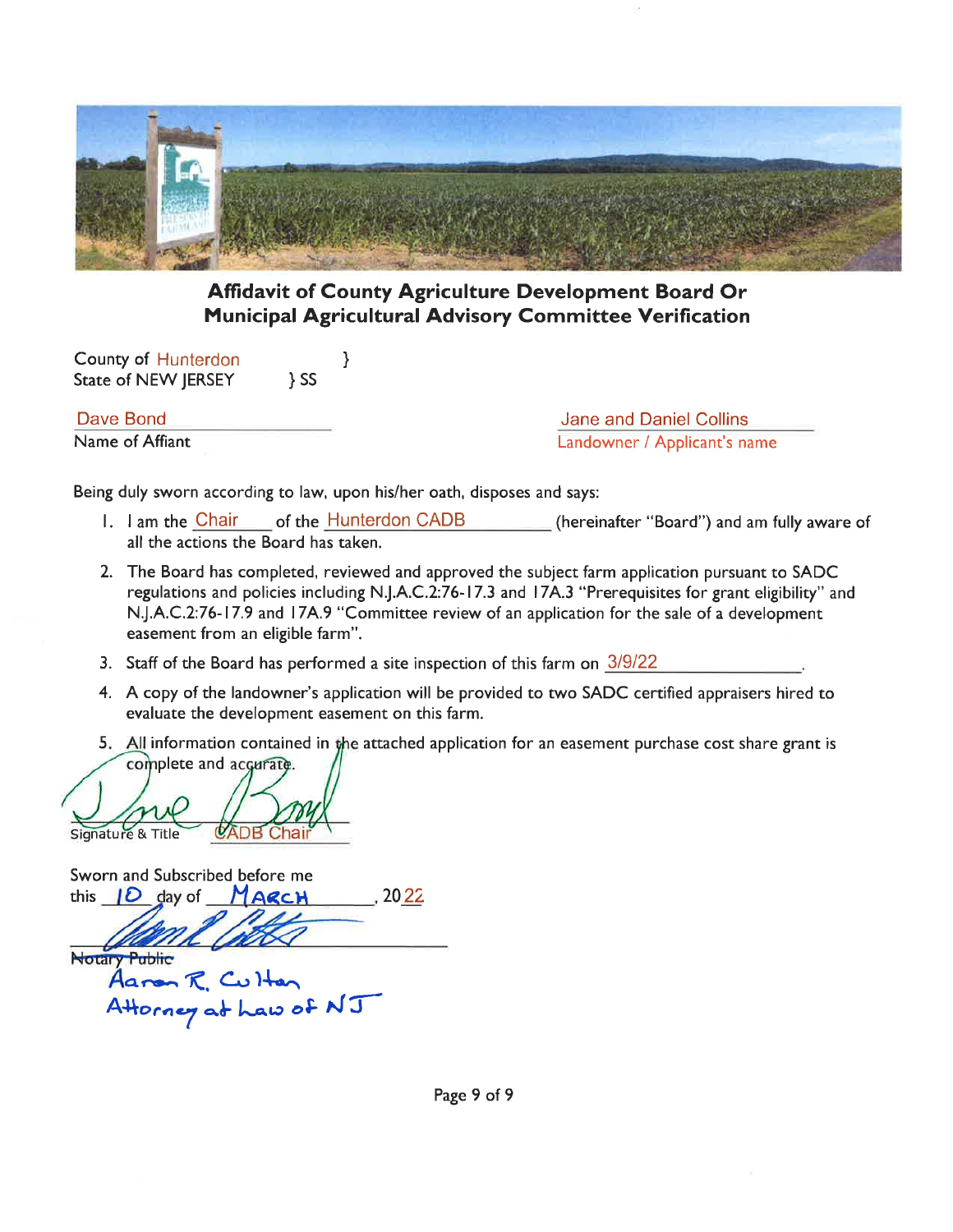

STATE AGRICULTURE DEVELOPMENT COMMITTEE

PHILIP D. MURPHY PO BOX 330 DOUGLAS H. FISHER *Governor* TRENTON NJ 08625-0330 *Chairman*

SHEILA Y. OLIVER SUSAN E. PAYNE  *Lt. Governor Executive Director* 

Honorable Craig Repmann, Mayor 202 Sidney Road Pittstown, NJ 08867

Robert Hornby, Administrator Hunterdon County Ag. Development Board Route 12 County Complex, Building #1 Flemington, New Jersey 08822

Re: Farmland Preservation Program Block 42, Lot 7, Franklin Township, Hunterdon County SADC ID#10-0281-DE

Dear Mayor and Administrator:

The State Agriculture Development Committee (SADC) received an application to sell a development easement on the subject property. The SADC administers the Farmland Preservation Program and is authorized to purchase development easements on farmland. This is a voluntary program on the part of the landowner, with no threat of eminent domain proceedings by the SADC to acquire the property.

Pursuant to NJAC 2:76-11.3 and 11.4, the municipality and county in which the property is located are informed of an easement sale application so that they may provide comments prior to the SADC's consideration of the application. After preservation, the farm property will remain in private ownership and on the municipality's tax rolls, but permanently protected for agricultural purposes. Therefore, it is important for the municipality to review this property in consideration of relevant planning documents, including but not limited to the county and/or municipal farmland preservation plan, other master plan elements, housing element and fair share plan, and zoning regulations to ensure that the preservation of this farm is consistent with the long-term goals of the municipality. It is recommended that the municipality consult with the planning board/ joint land use board or the municipality's planner to make this determination.

Please complete the enclosed confirmation letter and provide any comments the Township may have concerning the preservation of this farm within 30 days. Feel free to scan and email the letter. Thank you for the Township's and County's continued dedication to farmland preservation. If you have any questions, please feel free to contact me at [stefanie.miller@ag.nj.gov](mailto:stefanie.miller@ag.nj.gov) or 609-913-6572.

Sincerely,

Stefanie Miller

Stefanie Miller Acquisition Program Manager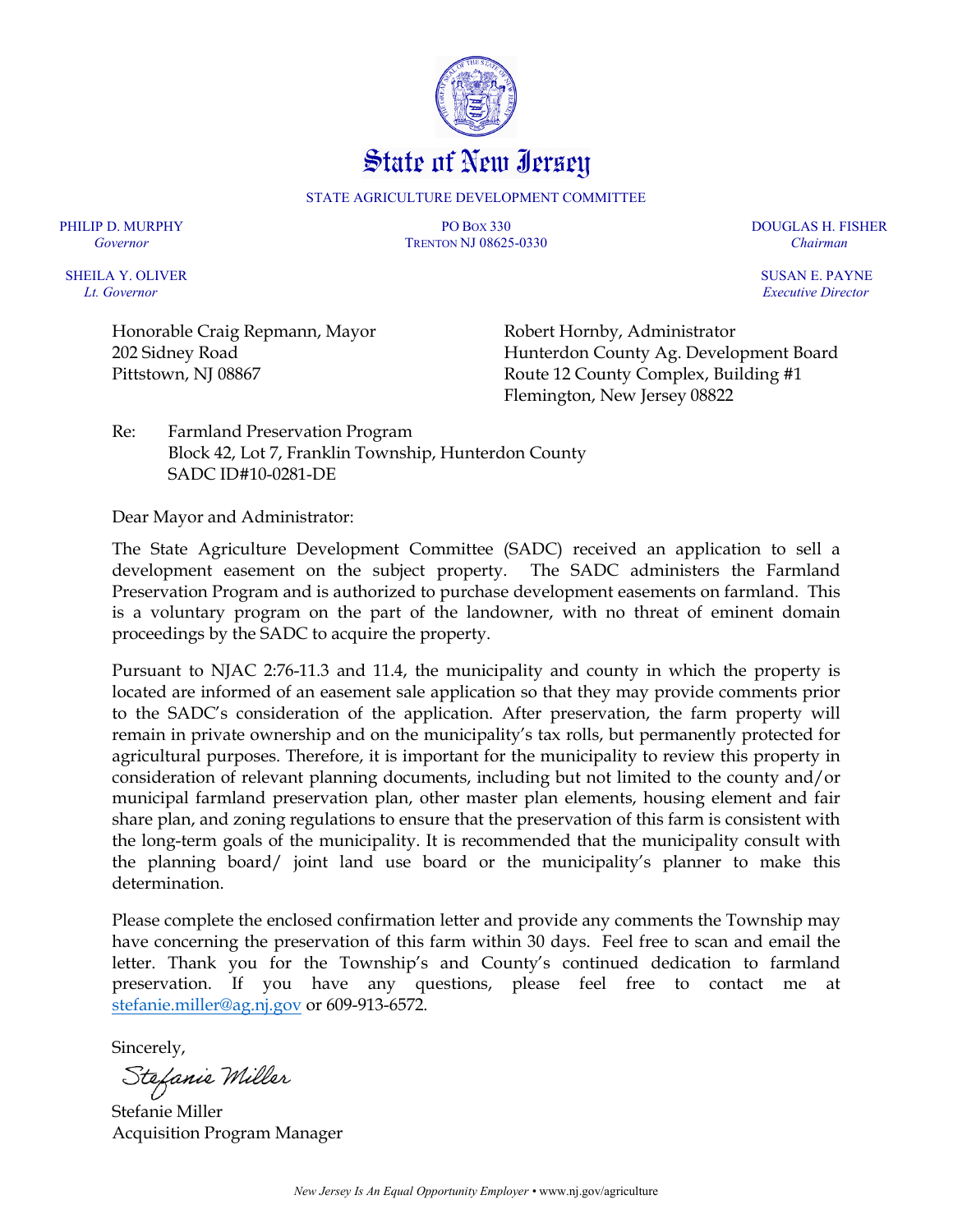Stefanie Miller, Acquisition Program Manager State Agriculture Development Committee PO Box 330 Trenton, New Jersey 08625

Re: Farmland Preservation Program Block 42, Lot 7, Franklin Township, Hunterdon County SADC ID#10-0281-DE

Dear Ms. Miller:

This is confirmation that we received notice from the State Agriculture Development Committee regarding the Application for Farmland Preservation on the subject property.

We support the effort to preserve this farm and have provided any comments below or attached.

 $1012022$  $\overline{\mathbf{3}}$ Date

OBERT L werey Name ADMIN. Title

We do not support the effort to preserve this farm and have provided any comments below or attached.

Date

Name **Title** 

Comments: